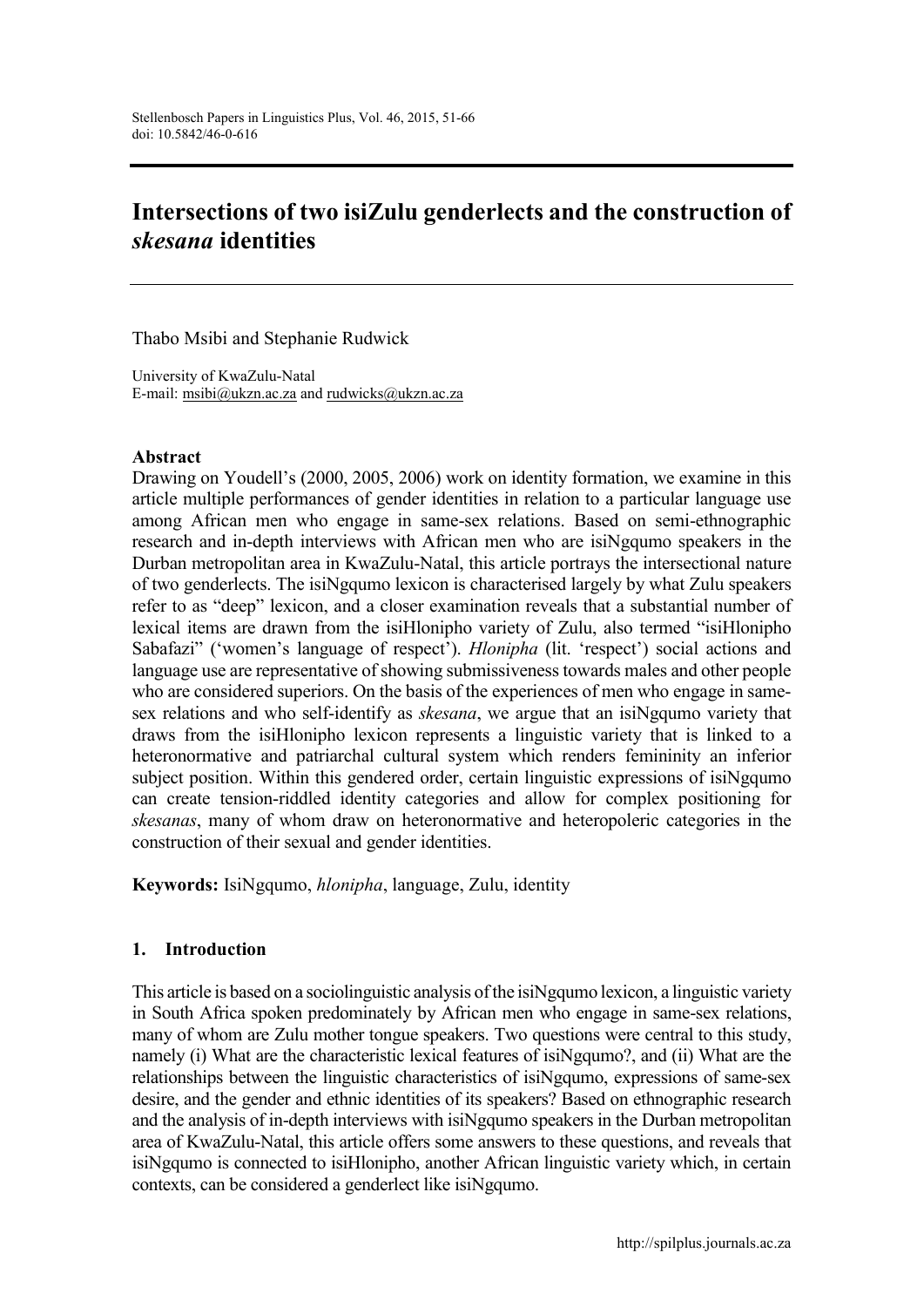The isiNgqumo lexicon is largely characterised by what Zulu speakers refer to as "deep" lexicon, i.e. a lexicon drawing on some archaic linguistic forms rarely utilised in today's communities of linguistic practice, and a closer examination reveals that a substantial number of lexical items are drawn from the isiHlonipho variety of Zulu, also termed "isiHlonipho Sabafazi" ('women's language of respect'). This linguistic variety can be described as a politeness register primarily, but not exclusively, employed by Zulu females in traditional rural KwaZulu-Natal areas before and after marriage. *Hlonipha* social actions and language use are representative of showing referential submissiveness towards males and other persons who are considered superior in sociocultural hierarchy.

We argue in this article that the isiNgqumo variety we are examining draws to some extent from the isiHlonipho lexicon, which renders the former a linguistic means that is deeply gendered and linked to a patriarchal cultural system constructing femininity as an inferior subject position. Within this gendered order, some linguistic expressions of isiNgqumo create tension-riddled identity categories, and allow for complex positioning of African men who engage in same-sex relations, many of whom draw on heteronormative and heteropoleric categories in the construction of their sexual and gender identities. We further argue that it is deeply ironic that African men who engage in same-sex relations, who are widely discriminated against in South Africa, may contribute to the perpetuation of the matrix of gender oppression through their own linguistic and social behaviour. However, this does not discount the emancipatory and agentic possibilities that the use of isiNgqumo may offer these men (for many "gay" men, isiNgqumo offers a sense of community and an opportunity to escape public homophobia through engaging in a "secret" and "foreign" language with friends – see Msibi 2013 and Rudwick and Ntuli 2008); rather, our position locates the argument within a broader, outwardly patriarchal, national context.

The article focuses on a group of men who engage in same-sex relations, known as *skesanas*. A *skesana* identity is constructed on the basis of femininity. *Skesanas* have been defined as young men who "[like] to be fucked" (McLean and Ngcobo 1995: 164). In other words, a *skesana* is a man who desires the kind of sex with a man where he engages in the "passive" role only without ever taking over the penetrative act. The African men who call themselves *skesanas* are, by and large, feminine and effeminate and tend to be quite visibly "out" in South Africa. *Skesanas* have further been described as desiring "masculine men" who could be considered "accidental" homosexuals because they have sex with men whom they believe to be intersex or someone who pretends to be "female" (McLean and Ngcobo 1995: 166). Some *skesanas* see themselves as women (Reddy and Louw 2002, Ntuli 2009, Rudwick 2011, Msibi 2013) and others as "gay" men (McLean and Ngcobo 1995).

It is important to stress at this early stage, in relation to *hlonipha*, that our point in this article is not to suggest that *hlonipha* use is a static, non-evolving cultural positioning. It is also not our aim to highlight how *hlonipha* behavioural practices alienate "gay" *skesana* identities, nor is it to show how isiHlonipho linguistic expressions predetermine an inferior subject position for "gay" men. Rather, we seek to show how both isiHlonipho lexicons and *hlonipha* cultural practices cohere with isiNgqumo both lexically and practically. In essence, we suggest that both linguistic forms share lexical similarities as isiNgqumo draws mainly on the isiHlonipho lexicons. However, we do not seek to suggest that this etymological connection results in similar cultural practices. We hold that it is due to inherited patriarchal cultures that use of these linguistic varieties results in the marginalisation of femininity.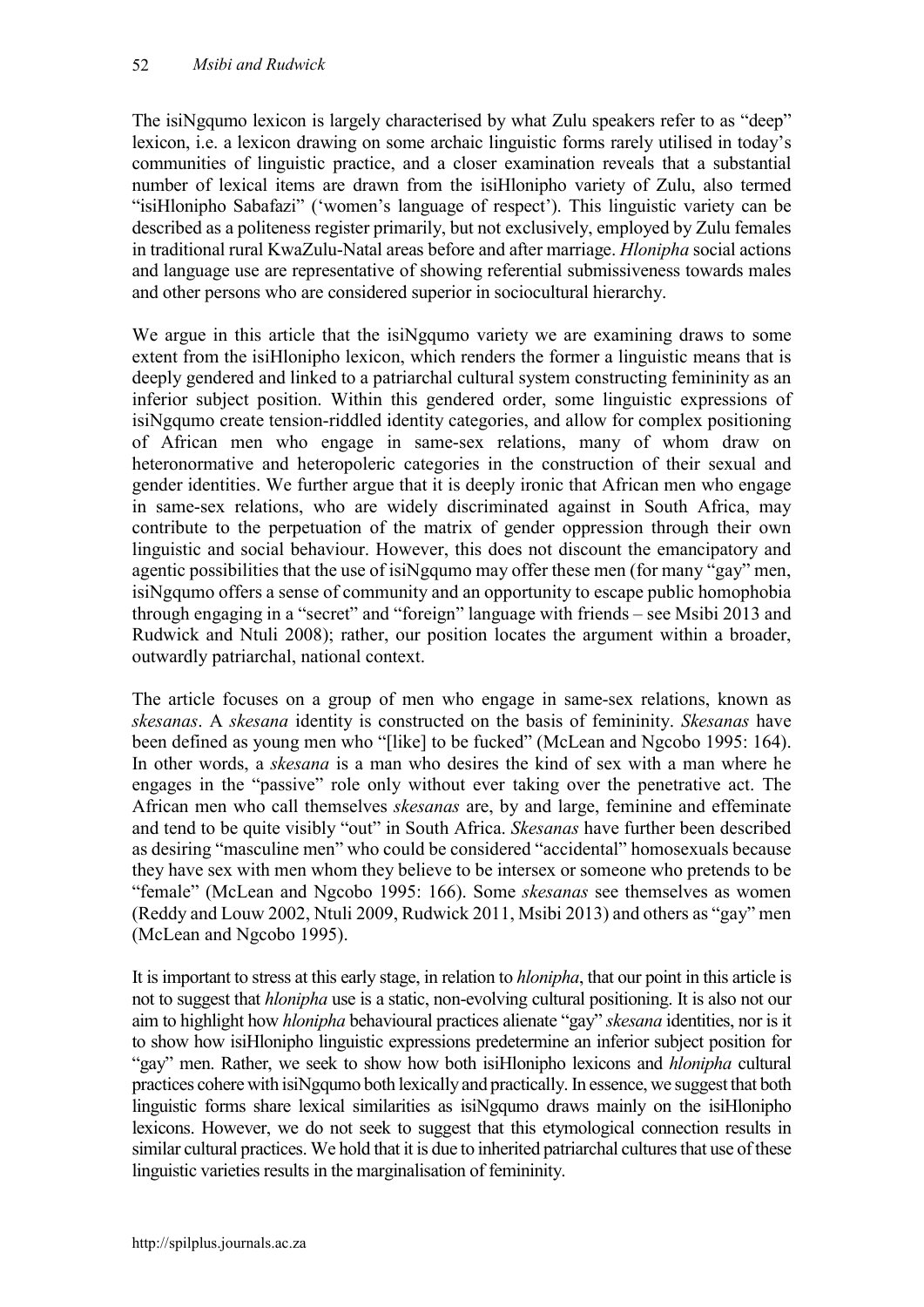Cognisant of the contested panoptic use of Western sexual identity labels in African contexts, we use the rather lengthy concept of 'men who engage in same-sex relations' when referring to our participants. Western sexual categories are increasingly being questioned in African contexts given the failure of these categories to capture the varied ways in which same-sex engagement is understood and performed in these contexts. Recently, for instance, Sigamoney and Epprecht (2013) have shown, through a comprehensive study of more than 1000 South African township youths, how concepts like 'homosexuality' and other Western categories of identification fail to resonate with the local people as many do not know the terms and concepts or do not understand their meanings. In fact, the authors found that the sheer majority of township youths and police officers in their study did not use the word "homosexual", with less than 5% of their participants using it to refer to men and women who have same-sex attractions.

While the same study also revealed that "gay" and "lesbian" were often the terms preferred by study participants, we are also guarded in using these terms as they often take on particular localised meanings which differ drastically from the Western conventional meaning (see Msibi 2013). Additionally, Queer Theory has highlighted the fluid nature of identification, thereby troubling the assumed static nature of labels such as "gay" and "lesbian". We are, however, also constrained to label the participants as "queer" as this concept is not at all used in contexts like South Africa. The general concept of 'men who engage in same-sex relations' therefore assists not only in avoiding an imposition of terminology and concepts, but also in highlighting the complexities of sexual identification with specific reference to South Africa.

We begin our argument by providing a discussion on the two linguistic varieties which concern this study (sections 2 and 3). This is followed by a discussion on the conceptual, theoretical and methodological positions adopted in this article (section 4). By exploring the genealogy of the *skesana* identity as a subject position constructed by African men who engage in same-sex relations through three narratives presented in this article, we showcase the ways in which the heteronormative, gendered positioning of this identity may have been historically informed by sexual politics of the mines, where same-sex sexual engagements and commitments among men are primarily defined along very traditional, heteronormative gender lines.

## **2. IsiNgqumo**

Only a few years have passed since isiNgqumo first attracted attention among South African sociolinguists and gender scholars. Thus far, no comprehensive study or dictionary of the variety has been published, although we have met a number of isiNgqumo-speaking individuals who intend to compose such a volume. We provide a short list of lexical items in the appendix of this article to demonstrate that the isiNgqumo lexicon transcends a mere sexual register by the incorporation of many non-sexual lexical items. Grammatically, isiNgqumo is based on the Nguni languages. The variety can be considered a genderlect (see theoretical framework below) as by speaking it "people do gender linguistically" (Motschenbacher 2007: 263), but also because it is mainly "gay" men with access to specific communities of practice (see Msibi 2013) who employ it. IsiNgqumo's distinctive feature is not its grammar but its lexicon, as is the case with most genderlects. According to Rudwick and Ntuli (2008), isiNgqumo words belong to the lexical categories of nouns, adjectives and verbs, with no distinct prepositions, adverbs or pronouns. As has been noted before in the context of "gay speech varieties" (Baker 2002, Cage 2003, Rudwick and Ntuli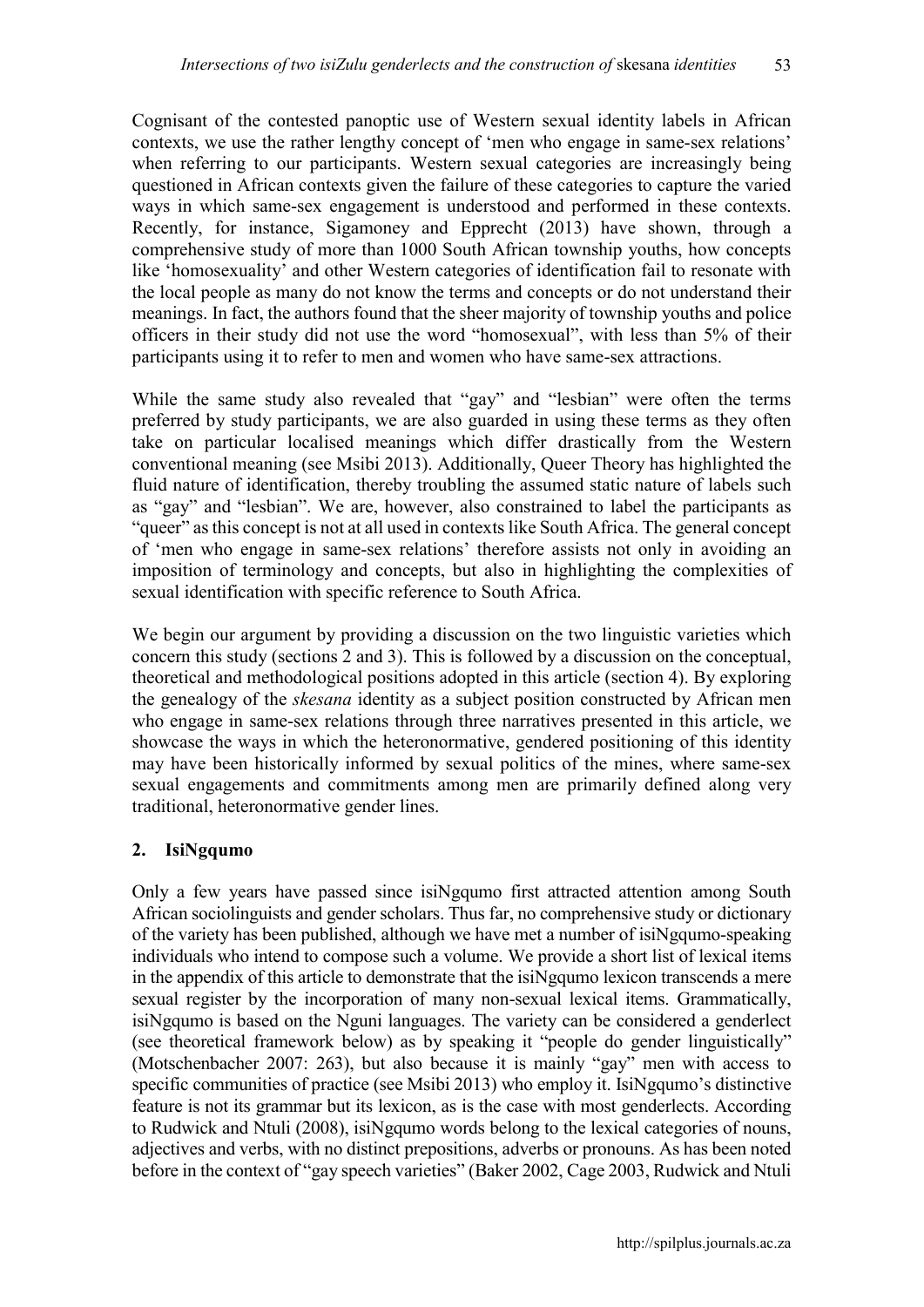2008), overlexification is taking place where semantic frames of the lexical items mostly revolve around sex discourse. However, as already mentioned, the semantic frame of the isiNgqumo lexicon reaches far beyond a mere sexual register, as can be seen in the appendix.

As regards the etymology of isiNgqumo, researchers have not been of one voice. McLean and Ngcobo (1995: 184) claimed that isiNgqumo words are primarily based on "deep" isiZulu and suggested that this fact "could be related to the intensely patriarchal nature of Zulu society and the greater need for secrecy". While some scholars have distinguished clearly between certain gay languages as either a "secret language" or a "language of belonging" (Boellstorff 2004: 182), isiNgqumo does not seem to have such a singular role in South African black "gay" society (Rudwick and Ntuli 2008). Although isiNgqumo use seems more prevalent in lower socioeconomic "gay" circles and semiurban township settings, it is not spoken only by *skesanas* as one particular group of men who engage in same-sex relationships. We argue here that its complex role in the lives of many black men who have sex with men in South Africa and who engage in heterogeneous lifestyles, creates its potential multifaceted functions as a genderlect, an anti-language, a secret code, a language of belonging, and a linguistic means of performing distinct gender and sexual identities (see Msibi 2013, Rudwick and Ntuli 2008, and Rudwick 2010 for examples). Depending on the speaker and the context of use, isiNgqumo does not enjoy a static singular use among speakers. Speakers appeal to any of the above multifaceted functions depending on where they are, the situation they are confronted with, and the people around them.

# **3.** *Hlonipha* **practice, language use and the connection with isiNgqumo**

The social and linguistic custom of respect (*hlonipha*) is a cultural pillar of South African Nguni and Sotho societies, and can be understood as a complex behavioural code that requires deferential conduct. Zulu people employ *hlonipha*, for instance, to show respect towards elders, superiors and ancestors. *Hlonipha* can manifest itself in multifaceted relations of superordination and subordination, and it is based on complex mechanisms that control language use, posture, gesture, movements, dress code, and other dynamics of a material nature or status.

In "traditional" rural Zulu society, it is primarily married Zulu women<sup>1</sup> who uphold *hlonipha* in its strictest sense  $(Zungu 1985)^2$ ; in this context, the isiHlonipho language can also be regarded as a genderlect because it expresses a very particular femininity. Here, the variety has been termed "isiHlonipho Sabafazi" (Finlayson 2002) and presents the perceived socially inferior status of females in Zulu society (Herbert 1990). The linguistic aspect of the custom primarily includes the avoidance of certain terms but comprises also, in its traditional form, an entire core lexicon of specific isiHlonipho terms. Although there are many individual and idiosyncratic coinages and lexical inventions of isiHlonipho, there are indeed many stable lexical items that are known by many, especially rural Zulu women

 <sup>1</sup> We acknowledge, as one reviewer pointed out, that *hlonipha* is not exclusively used by women, and that it has been used by male *sangomas* and others as a sign of respect. However, we disagree that women who use isiHlonipho do not have a shared vocabulary as they presumably only use isiHlonipho words individually within their families to show respect to their husbands. To the contrary, as our list of isiNgqumo words attached at the end of this article shows, there are some isiHlonipho words which have been historically shared among married women. Words like "imalasi", "ukubhuluza" and "ukutukela" were, for instance, noted as isiHlonipho words by participants.

<sup>2</sup> For detailed reading on the "traditional" practice of *hlonipha* among Zulu women, see Raum (1973).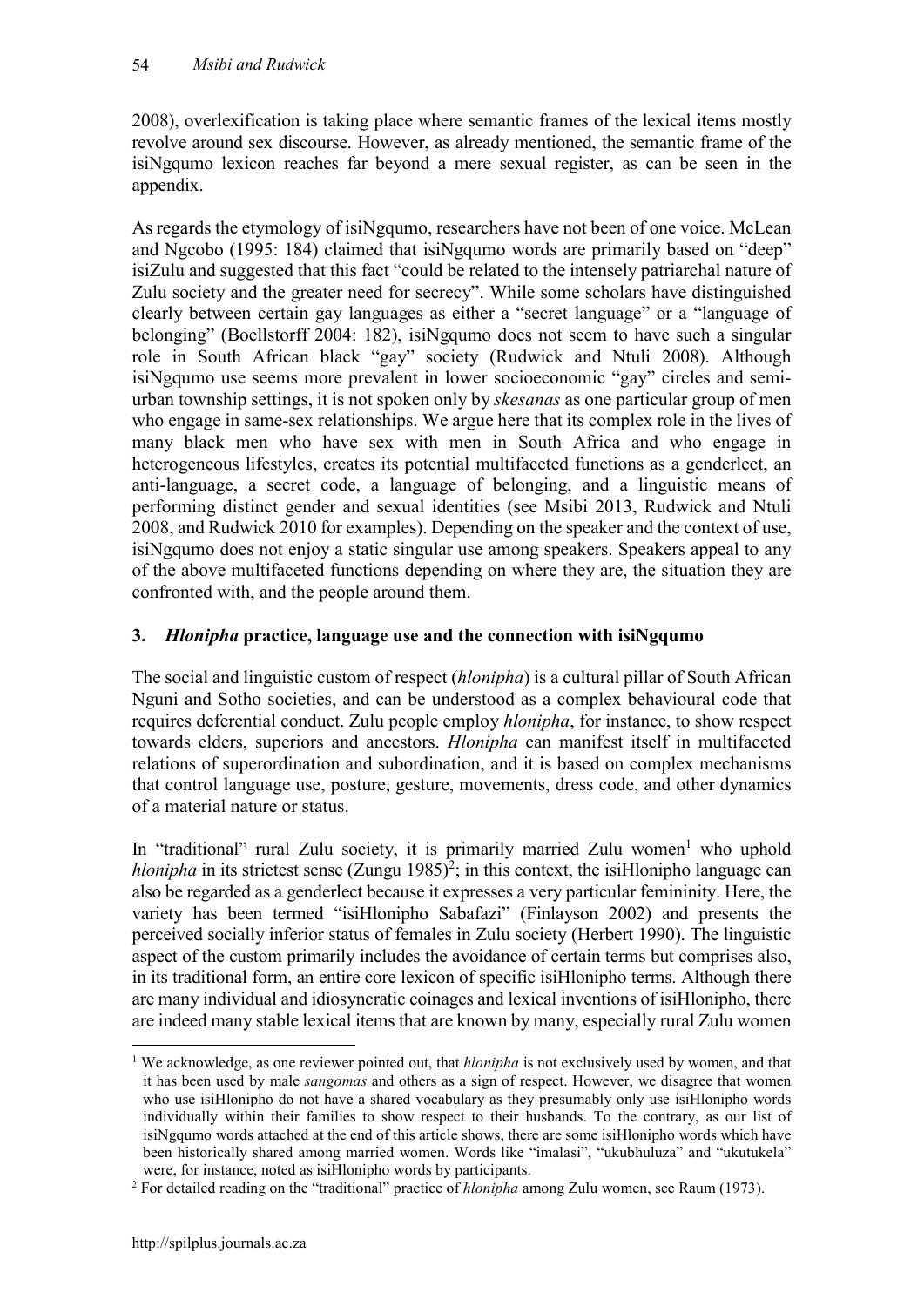in the province of KwaZulu-Natal (see Rudwick and Shange 2006 for more detail). The social aspect of *hlonipha* involves the avoidance of any kind of behaviour which might be considered disrespectful. In present-day South African settings, these may include, for instance, showing disagreement to an older or superior person, or speaking in what would be considered an inappropriate manner.

Several scholars (e.g. Hanong Thetela 2002, Rudwick and Shange 2006, Rudwick 2013) have shown how isiHlonipho embodies ambiguities and problems with regard to gender equality that are deeply rooted in African patriarchy. Women who speak isiHlonipho to their husbands and male relatives project a traditional kind of Zulu femininity which can be characterised as submissive. Although these projections and representations may render speakers of isiHlonipho quite vulnerable, the code is endorsed in rural Zulu society due to its cultural rootedness. It is important to stress here that our position is not to assume that Zulu women who use isiHlonipho are oppressed *per se* – this would be akin to essentialist thinking and would ignore the multiple ways in which gender is contested and negotiated in the daily lives of women, as well as ignoring the evolving nature of Zulu society, including the individual ways in which brides demonstrate respect in their families. However, we suggest that the various ways in which *hlonipha* cultural and linguistic expectations circulate in wider social engagements may discursively render women's subject positions as inferior to men. We also cannot ignore the fact that there are several lexical items which have evolved through isiHlonipho in the Zulu language, which are shared among speakers.

We argue that both the cultural and linguistic practices of *hlonipha* also play a crucial part in the power dynamics of some same-sex African relationships in South Africa. Below, we exemplify some terms from the isiHlonipho vocabulary that are employed and sometimes also re-contextualised in isiNgqumo (partly from Msibi 2013):

- *umchakisana*  boy
- *imalasi*  dog
- *umfazi* a respectable (married) woman/wife; a respected feminine partner in a same-sex relationship
- *ukuphumela* to like someone
- *ukutukela* to cry

The fact that there is some overlap between is Hlonipho and is independent suggests that avoidance and respect may also play an important role in some African male same-sex relationships. While we acknowledge that social performances between heterosexuality and homosexuality, in relation to respect in relationships, may be expected to be generally consistent, it is more the heteronormative, gendered nature in which isiNgqumo and isiHlonipho are used in same-sex relationships which is intriguing. That the language is shared between women who have traditionally been constructed as inferior to men, as well as men who continuously experience discrimination as a result of their perceived femininity, is also relevant, particularly with regard to social power. Youdell (2006) notes that social power rests on social standing, which itself is constituted by a constellation of social identities including class, gender and sexuality. The intersection of lexical items between the two varieties may, however, also be explained by the fact that both linguistic

<sup>&</sup>lt;sup>3</sup> Many more lexical items than the five displayed here belong to an isiHlonipho lexicon and are part of what is considered "deep" isiZulu.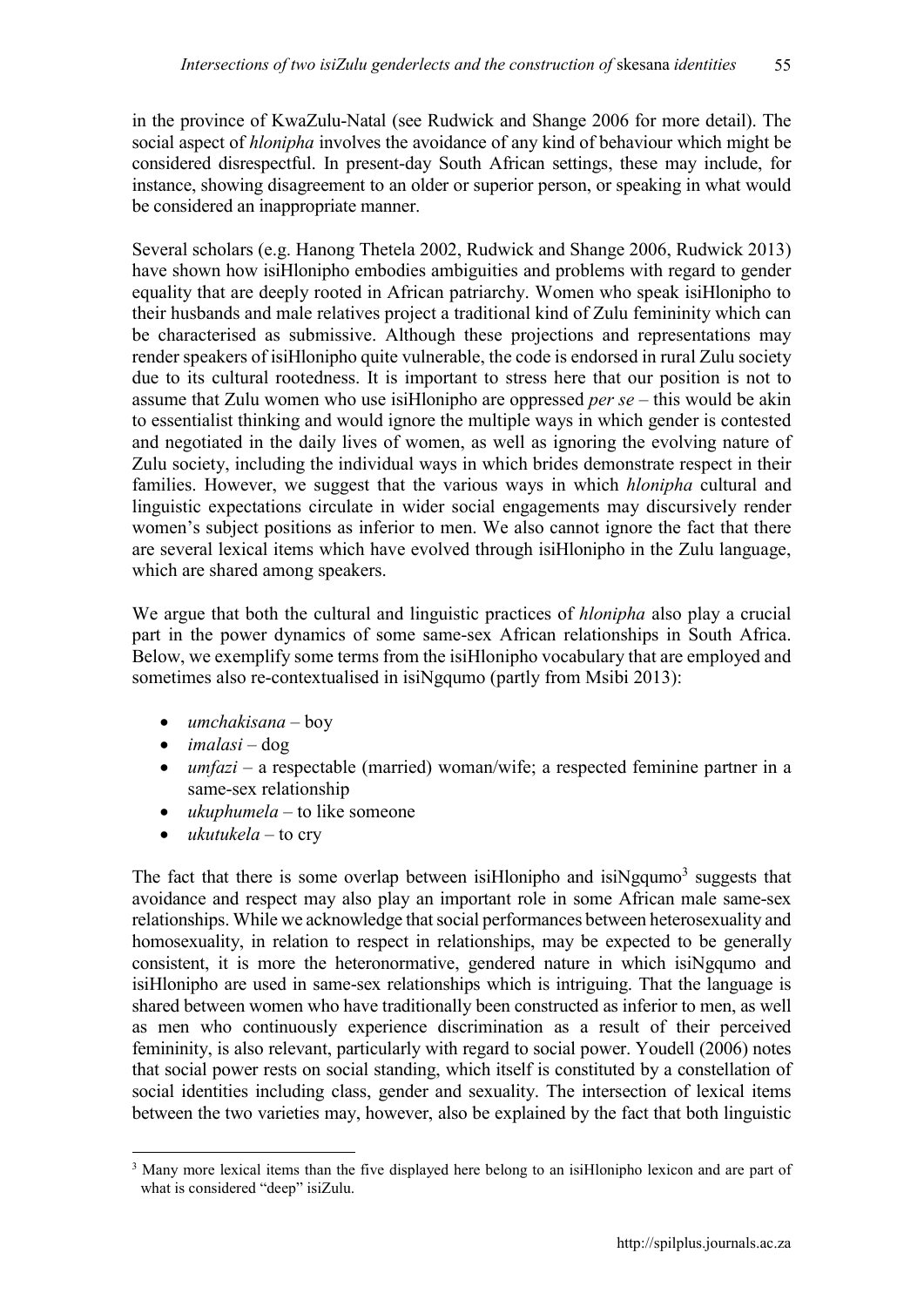codes are to a large extent based on an archaic form of Zulu, comparable to Shakespearean English, commonly referred to as "deep" Zulu.

Leap (2004: 152) provides an example of isiHlonpiho language use among men in a "gay" newspaper called *Exit*, where a (male) Zulu writer is proposing marriage to an *indoda*  ('man') which would include the payment of *ilobolo* ('bridewealth') in order to make him/her an *unkosikazi* ('a respectable woman'/ 'feminine man'). He also writes that as a result of this marriage s/he would "ngiyoku hlonipha" ('show respect toward her/his partner'). As Leap (2004: 152) rightly argues, "[b]y proposing to practice *hlonipha* on the indooda's [sic] behalf, the writer suggests a powerful strategy to asserting the legitimacy of their relationship within Zulu tradition". As can be deduced from the discussion above, the lexical item *umfazi* is a term capturing respect for one's (feminine) partner in a same-sex relationship, and several participants in our study confirmed that they consider *umfazi* part of the isiNgqumo lexicon. The use of *umfazi* implies a certain gendered order which exhibits a "traditional" gender performance because, essentially, an *umfazi* is only respected because s/he is submissive to his/her man. This evidently allows for complex positioning of African men who engage in same-sex relations, and also suggests that they, ironically, draw on heteronormative and heteropoleric categories.

Both *hlonipha* and *ilobolo* could be regarded as cultural pillars in Zulu society, and it is not uncommon that Zulu men who engage in same-sex relations would like to endorse either practice*.* Although same-sex desire and Zulu culture pose a point of contention for many Zulu people, some Zulu men who engage in same-sex relations have found creative ways to reconcile their "gay" lifestyle with Zulu culture. For instance, in 2013 Thoba Sithole and Cameron Modisane, both young males, made international and national headlines when they decided to host South Africa's first traditional African wedding which appealed both to Zulu and Tswana cultures. This same-sex wedding ceremony triggered a storm of criticism from Zulu traditionalists, including the Zulu royal house, for what was perceived as a mockery of Zulu culture. For Thoba and Cameron, however, being "gay" did not go hand-in-hand with a rejection of their African cultures; rather, it necessitated an integration of their "gay" identities within these cultures. Unfortunately, this integration has done little to challenge gender constructions that are based on unequal power relations that have social and linguistic consequences.

## **4. Conceptual, theoretical and methodological framework**

Within the field of linguistic anthropology, it has been argued that "one of the greatest weaknesses of previous research on identity […], is the assumption that identities are attributes of individuals or groups rather than of situations" (Bucholtz and Hall 2004: 376). Importantly for this article, identities are constructed in social actions and the products of particular circumstances, hence, they can always shift and renew themselves from one situation to another and from one time to another. As such, the sexual and gender identities that are produced and performed through language by the participants in this study are highly context-, space- and time-dependent, and vary from one individual to the next, taking into account the idiosyncrasies of the individuals involved, the situation and the subject matter of the communicative act. For instance, the linguistic experience and identity performance of a "gay"-identifying Zulu-speaking man based in deep rural Nkandla will certainly be different to that of a Zulu-speaking man based in the cosmopolitan city of Durban.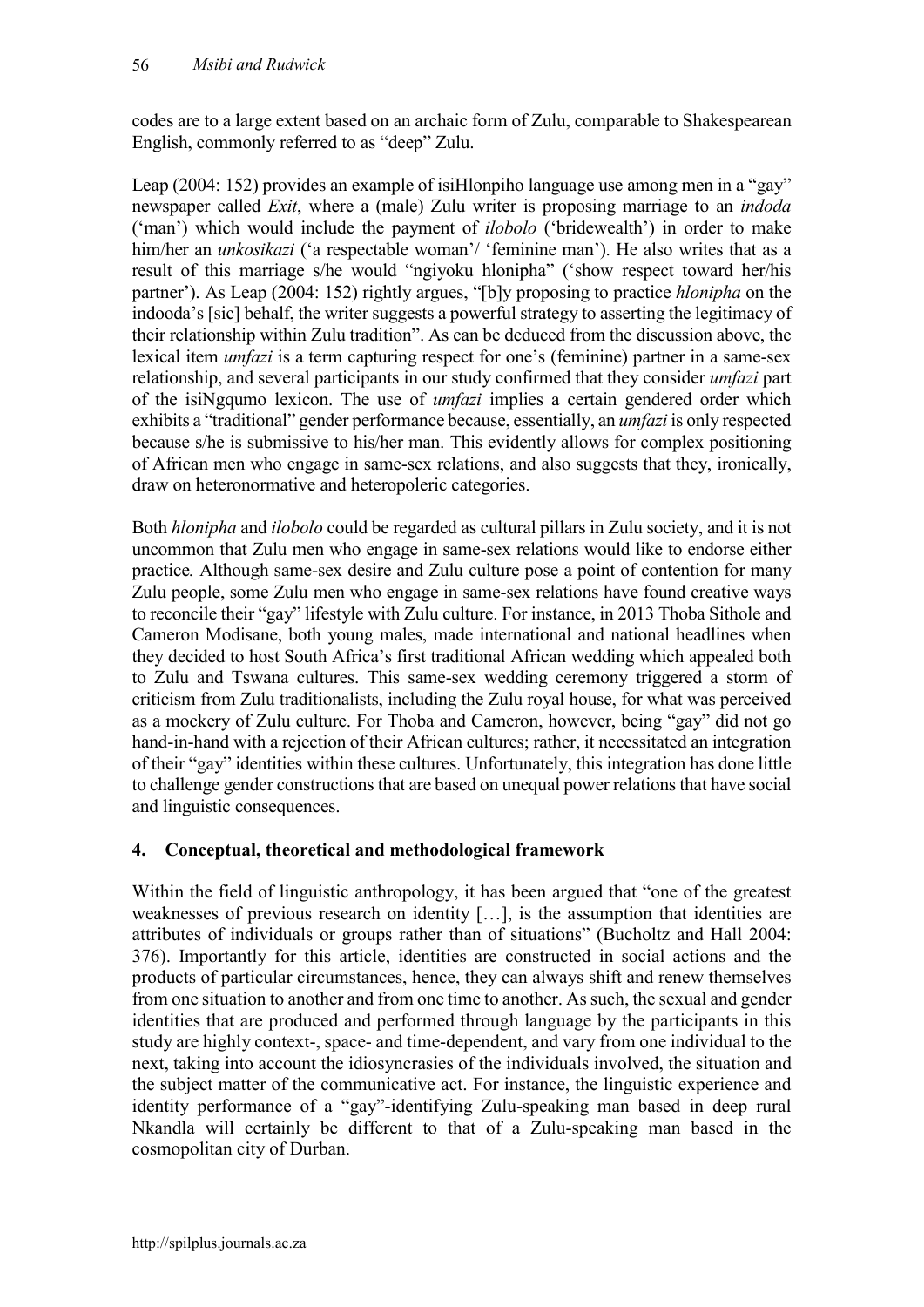We draw from the work of Youdell (2000, 2005, 2006) and Butler (1988, 1993) to showcase the contested and intersectional nature of identification. Using Butler's work on performativity as well as the feminist theory of intersectionality, Youdell (2005: 6) notes that "categorical names are central to the performative constitution of the subject who is unintelligible, if not unimaginable, without these". Identity categories, she argues, are often (mistakenly) assumed as static and stable. Yet, as Butler (1993) has previously noted, identity is far more fluid, with the "substance view of gender", which sees gender as an expression of "the self", heavily criticised. Identity, in this theoretical positioning, is seen as the historical "stylised repetition of acts" (Butler 1988: 519). This means one has to "dramatise, do and reproduce" culturally sanctioned acts and expectations. These acts are, of course, not perfect as they are dependent on bodily "gestures, movements and enactments"; they are embodied. Successful provisional performance is not due to one's own ability to govern one's actions; rather, it is because current action repeats prior action and "accumulates the force of authority through the repetition or citation of [a] prior, authoritative set of practices" (1993: 18). This historical repetition, according to Butler, is what conditions and limits possibilities for the acts. Gender, therefore, is performatively constituted.

Youdell adds an intersectional perspective to Butler's work to argue that identities operate in constellations. These may reproduce the status quo at the same time as they can open up the potential for change by being reinscribed differently, depending on the context. Although both Youdell and Butler focus on troubling identity categories, we argue that their theorisation can be extended beyond identity categories to include identification processes more broadly. Within this positioning, it becomes no surprise that the *skesanas*, to be discussed later in this article, perform their sexual and gender identities in the ways they do because their performance of gender and sexual identification is informed by the historical repetition of acts as well as the constellation of their sexual, racial and gender identities, in a national context where patriarchy still strongly dominates.

Language use does not necessarily have to be gendered, but the term "genderlect" has been coined to define a linguistic variety that indexes the gender or sexual identity of a speaker, or expresses different language use among men and women. Although by now widely criticised, the term emerged from previous studies in the Anglo-Saxon context to highlight "women's language" and "men's language", through the compilation of lists presenting lexical and grammatical features of the "languages" (Lakoff 1975) and discussing male-female miscommunication patterns (Tannen 1990). Since the 1990s, sociolinguistic scholars have distanced themselves from such essentialised notions of gender categories, and work with Holmes and Meyerhoff's (2005: 8) avoidance of the idea "that there is a natural basis for separating the social world into two and only two sexes and genders". We employ the term "genderlect" according to Motschenbacher's (2007) theorisation, where "genderlect" means that language "plays a significant role in the performative construction of gender". Accordingly, the term is not used as a simple binary concept but is framed in postmodernist thought where stereotypes of gendered communication can find critical interrogation. From this perspective, the concept of 'genderlect' can also consider "the variable ways people do gender linguistically" (Motschenbacher 2007: 263) and the role "genderlectal stylisation plays in the discursive formation of gendered identities (Motschenbacher 2007: 270).

We draw on semi-ethnographic data and interviews conducted over a period of three years with 26 African (Zulu) males who engage in same-sex relationships in Durban, KwaZulu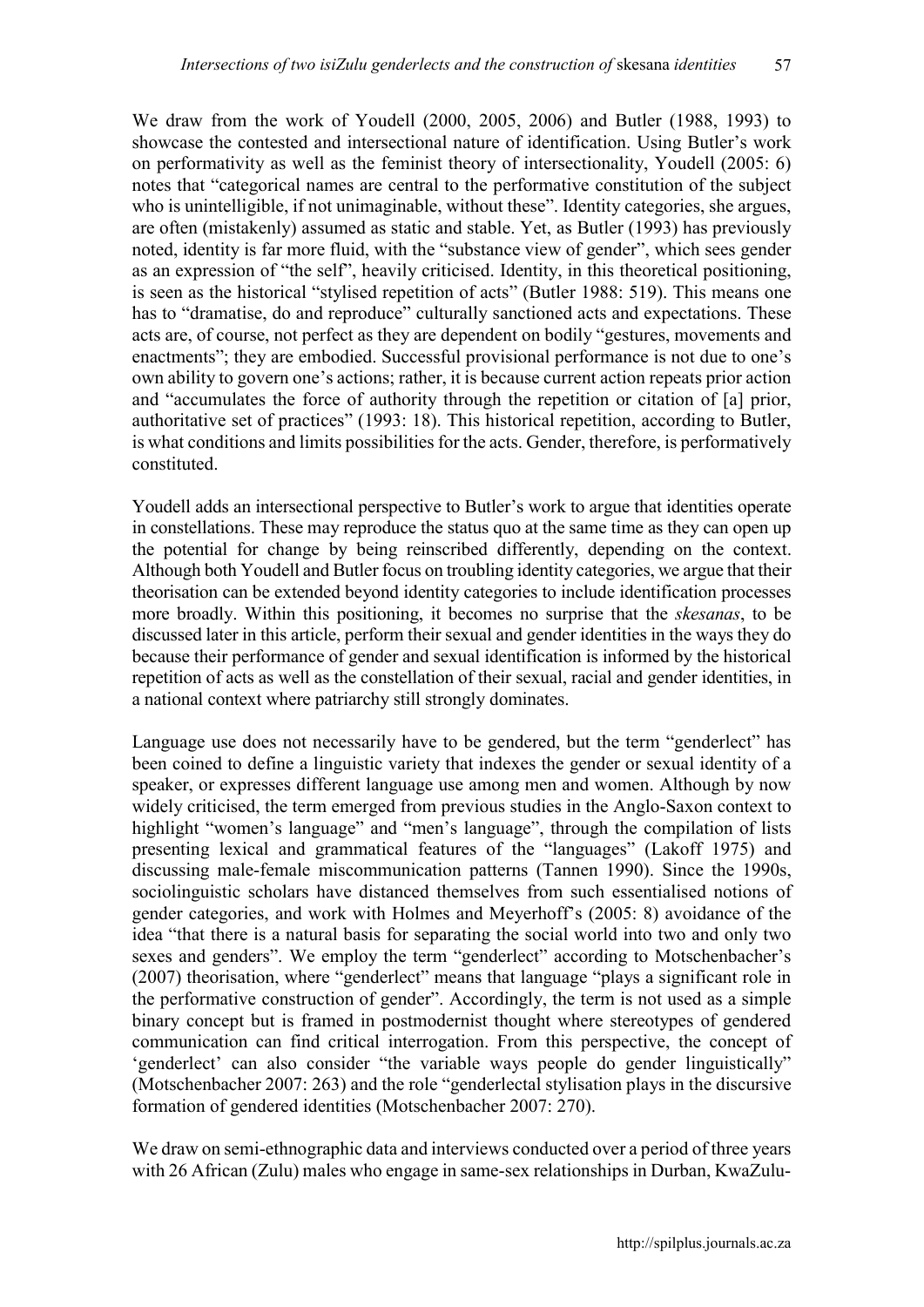Natal. Most of these participants were interviewed in bars and other casual spaces, several also in their own homes. During these informal interview sessions, which often lasted several hours, we provided a platform for the interviewee on which he could speak freely about issues he had at heart, but we also prompted certain topics such as the use of isiNgqumo and social, gender and sexual behaviours in relationships. In this article, we also specifically draw on narratives, or cases, from three participants who identify as *skesanas*, in order to explore the various ways in which gender and sexuality are implicated in linguistic and cultural practices.

## **5. Three case studies**

The following three case studies shall illustrate the variable lifestyles of the *skesanas* we interviewed. The few snippets of conversation, which we mark in italics and inverted commas here, emerged during the fieldwork in informal interviews, and they are selected because they poignantly capture what many other *skesana* participants have expressed in different words.

Lebo<sup>4</sup> is a 21-year-old township resident who stays with his mother and two sisters in a small brick house. He identifies as *skesana*, refers to himself as a "girl", and claims that even his mother has accepted his chosen gender identity the way it is because she only ever speaks about "*her girls*" when talking to someone about her children.<sup>5</sup> Lebo does not know his father, but he has a very close relationship with his mother who works as a domestic worker in Durban. Lebo himself earns some money through a part-time waitering job in a small pizzeria; he explains that having more than a part-time job is not feasible for him because he claims to be fully responsible for the household as his one sister is studying and the other is "*simply lazy*". He repeatedly asserts that he loves running the household and describes cooking, cleaning and "*making the place look nice*" as his passions. On the weekends, Lebo usually meets his friends who are also mostly *skesanas* and with whom he likes going to clubs in town. It is in this circle of his friends that he speaks extensive isiNgqumo which, according to his own description, he "*loves*" and uses eloquently. "*We* [he and his *skesana* friends] *love to gossip, you know*", he proclaims, and describes how they each pick a "*straight*" man when they go out, talk in isiNgqumo about him during the night and, best-case scenario, lure him into bed towards the end of the night. While Lebo has dated two men over a lengthy period of time, he has never had a stable long-term relationship. He says that, although his mother knows most of his *skesana* friends, he is not sure how she would react if he brought a boyfriend home. Lebo claims to be entirely happy with his body, with no intentions for a gender reassignment, but he emphasises that he is "*definitely the woman*" in his relationship with a man. When asked about *hlonipha*, Lebo asserts that without him showing *hlonipha* towards his partners, he would not be able to "*score*": "*They* [the kind of men he dates] *like to be served, you know, so we do everything to please him*", he says and giggles.

Sky is a 31-year-old, well-dressed, self-proclaimed *skesana* who we meet on several occasions in a Durban café. Right at the beginning of the meeting he emphatically proclaims that – although his body may suggest otherwise – "[He is] *a full-blown woman*". He lives in Umlazi, the largest township in the Durban metropolitan area, where we visit

 <sup>4</sup> The participants have been given pseudonyms in order ensure their anonymity.

<sup>&</sup>lt;sup>5</sup> While not dressing overly femininely, Lebo does look like a woman and his face has notably soft features. When meeting the first time, the waiter greeted us by saying "Hello girls" which evidently pleased Lebo a great deal.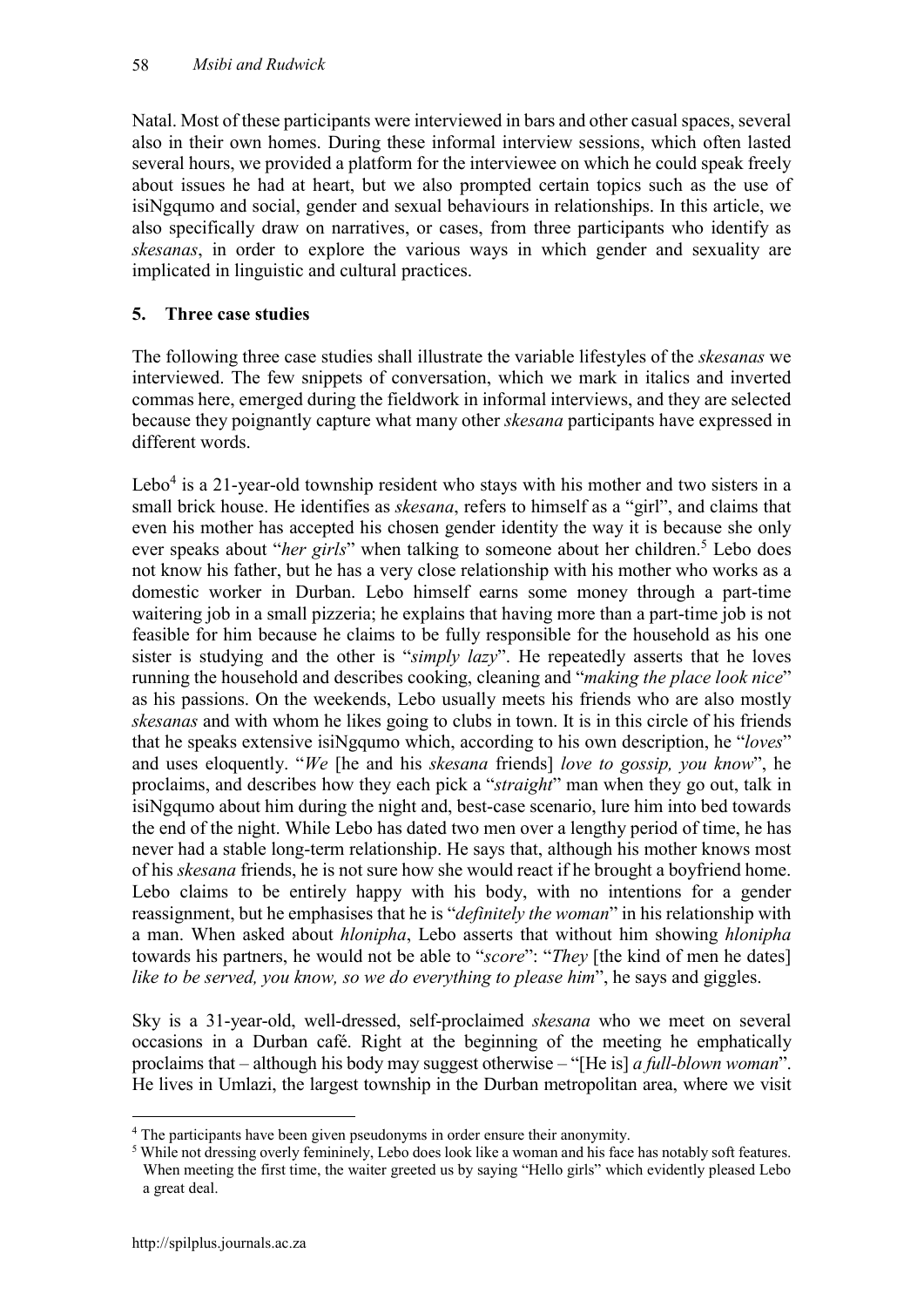him subsequently and where he runs a very small, doubtfully lucrative business making and selling clothes. He says that "*style*" is very important to him, that his style is feminine and that he does not like dating someone who does not have "*style*". Speaking isiNgqumo is "*a way of life*" for Sky. He boasts to be one of the best isiNgqumo speakers in KwaZulu-Natal and would like to compose a dictionary of the linguistic variety some day. He also suggests that isiNgqumo really should be the twelfth official South African language. Sky is currently dating a 46-year-old teacher who, as he phrases it, is "*a bit of a big daddy*", meaning that he is well-established and supports Lebo financially and emotionally. When at his lover's place, Lebo says he "*tries to be a good woman*" to his lover – he washes, cooks, cleans and shows him the respect he "*deserves as a man*". While together, Sky assumes all domestic duties for his lover and emphatically proclaims that he always speaks to him in a respectful manner. After some meetings, Lebo explains to us that he would like to undergo a gender reassignment but, given that his father is still alive, it is an "*impossibility*", at least for now. Sky explains that it is "*an issue of* hlonipha" as he is showing respect to his father by not changing his sex.

Blessing is a 23-year-old teacher at a primary school outside of Durban. He recently moved to the city after having lived most of his life in a small town on the south coast of the KwaZulu-Natal province. He currently lives with his partner who is quite masculine and who is also a teacher. During one of the interview sessions, we arrived as Blessing was receiving an instruction from his partner: "*Ngicela ungenzele iwashing. Ngyakthuma<sup>6</sup>, ngcela ungenzele iwashingi*" ('Please can you wash my clothes [...] I'm asking that you please wash my clothes'). Without any sort of irritation, Blessing started collecting his partner's clothes for washing. For him, this was the role he was meant to perform as a "female" partner. He was the "bottom" in the relationship, "*umama wekhaya*" ('the woman of the house'), as he puts it. This requires a demonstration of *hlonipha* ('respect') towards the "man of the house". Blessing feels very constrained by his profession. He is expected to behave, dress and relate to children in his school like a man would. However, he finds this challenging as it limits possibilities for selfexpression: "*Well if you are gay, you have to show it. You have to wear tight clothes, you have to be neat and you have to be colourful. You can't just be untidy like all the straight men…*" For Blessing, being masculine entails a lack of interest in one's physical appearance, something he believes "straight" men care little about. He is a fluent isiNgqumo speaker, and often uses the language when "*ezinye izimeshi*<sup>7</sup> *zivakashile*" ('when other gay friends visit'). Blessing is also a spiritual man who occasionally goes to church.

These brief descriptions of three *skesana* individuals are based on the fieldwork of the two authors. Amongst other things, what emerged from this fieldwork is the observation that *skesanas* who live in the Durban metropolitan area have multiple lifestyles and identities, and perform gender in very distinctive ways; nonetheless, there are significant intersections of similarities. We argue that the overwhelming majority of self-identified *skesanas* in our sample of interviewees has knowledge of isiNgqumo and consider *hlonipha* a salient and inescapable aspect of their relationships and, more broadly, of their lives. Many shared knowledge of similar isiNgqumo words, included in the appendix,

<sup>&</sup>lt;sup>6</sup> "*Ngyakuthuma*" does not have an English equivalent. However, "ukuthuma" (lit. 'sending someone somewhere') is often done by someone in authority, giving instruction to a subordinate position to do something. For instance, a parent can direct ("thuma") their children to do some chore. It is often an instruction given by a "dominant" person to a "subordinate" for some task to be done.

<sup>7</sup> This is a colloquial term for overly effeminate "gay" men, and has a similar meaning to *skesana*.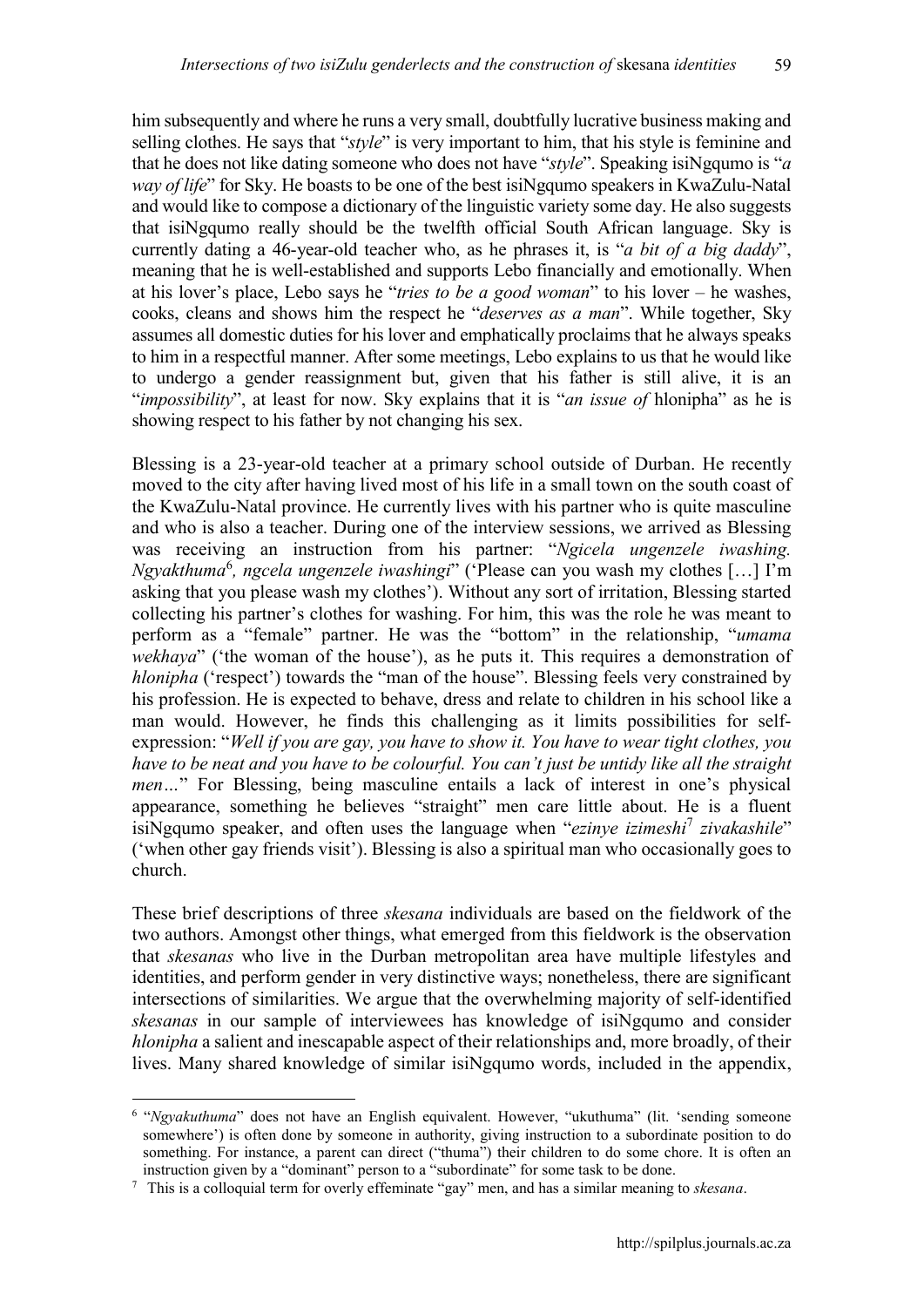some of which they claimed emerged from *hlonipha*.

## **6. Constructing a** *skesana* **identity**

It was previously suggested that, in particular, African "gay" men who identify as *skesanas* make use of isiNgqumo (Rudwick and Ntuli 2008, Ntuli 2009) and that it is they who identify most strongly with the linguistic variety. The etymology of the term and the origin of the social construct assumedly have their roots in the early- and mid-19<sup>th</sup> century mine environments. South African mines were based on the migrant labour market, and mineworkers were away from their wives and families in a predominantly maledominated environment for many months of the year. Ntuli (2009: 68) also traces the etymology of the term *skesana* to the mining environment. He writes that "if a gay boy or man [at the mines] called himself a *skesana* it meant that he was the wife or the submissive lover in the relationship and he should be with the other *skesanas* in their section of the sheebeen<sup>8</sup> [sic]". In their seminal piece, Moodie, Ndatshe and Sibuyi (1988) describe same-sex acts in the South African mines as heteronormative in the sense that the "boy-wives" or *izinkotshane*<sup>9</sup> of otherwise "straight" mineworkers took on the social and sexual roles assumed by women in a heterosexual relationship, with others even expected to dress in women's attire to please their "husbands" (Murray 2000, Epprecht 2013). Similarly, Gunkel (2010: 95) suggests that miners who engaged in same-sex relationships could maintain their heterosexual identity by considering *skesanas* and *izinkotshane* as women rather than men. Although in the post-apartheid state "gay" life offers alternatives to "traditional" and dominant femininities and masculinities, South Africans in same-sex relationships often do not challenge these hegemonic structures (Potgieter 2006).

While it is generally not uncommon for South African black men who desire same-sex engagements to be intimate with men whom they consider to be "straight", the case of the *skesanas* (and other similar identifications) has its roots in a thoroughly heteronormative "Weltanschauung" ('worldview'). McLean and Ngcobo (1995: 166) aptly quote one of their informants, saying "My male lover is not gay, he is just heterosexual. I am always the woman in a relationship". Several of our interviews echoed similar statements. When *skesanas* make use of the adjective "straight" in reference to their partners, this not only encapsulates sexual behaviour but also appearances that are stereotypically masculine, and a behaviour carrying with it the notion of being tough and masculine (Reddy and Louw 2002). To have sex with men such as these represents a significant conquest for some *skesanas*. Importantly, African men who engage in samesex relations and identify as *skesana* rarely date each other or are sexually intimate with each other, and in such a rare case, the act is not considered "sex", even if it results in orgasm (McLean and Ngcobo 1995).

Our fieldwork suggests that men who identify as *skesana* often form close friendships to

 <sup>8</sup> "Shebeen" is the colloquial term for unlicensed bars in South African townships.

<sup>9</sup> *Izinkotshane* were often younger male miners who were lured by financial gifts and other luxuries to "marry" older men. The older men would in turn receive sexual favours, mostly through *ukuhlobonga* ('thigh sex'), with the younger men not allowed to reciprocate. Additionally, it was expected that the young men would perform "wifely" duties such as "adopting feminine attire, wearing false breasts fashioned from coconuts, putting on scent, keeping their faces well-shaven, and even sipping wine or other sweet liquors (as opposed to the "husbands" manly swilling of beer)" (Epprecht 2013: 61). Although *izinkotshane* and *skesanas* differed in that the former often identified themselves as heterosexual while the latter saw themselves as women, both identities provided sexual services in the mines and both took on "female" roles which subscribed to heteronormativity in the relationships in which they engaged.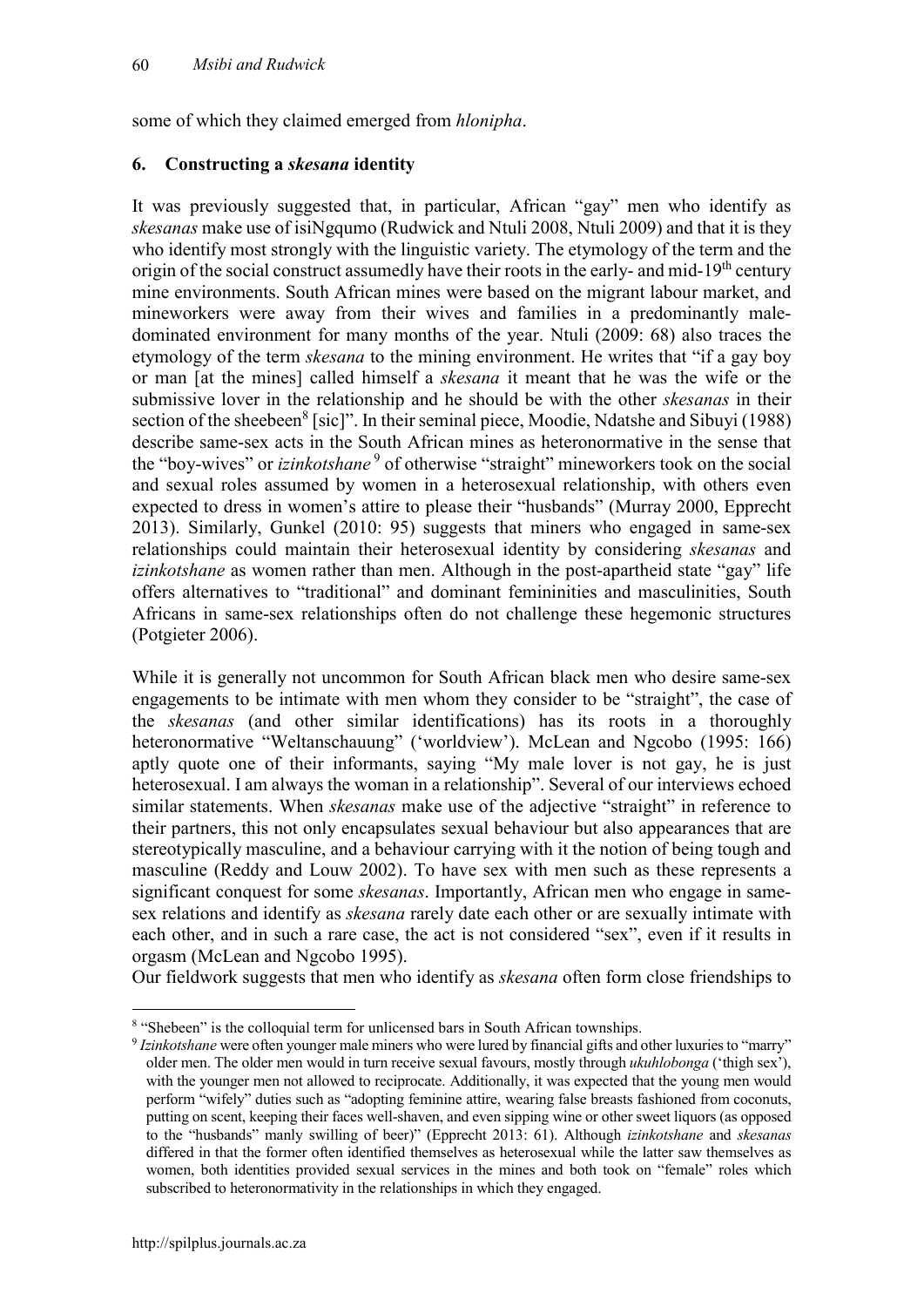the extent that they may "love" each other on a platonic level<sup>10</sup>, but because many of them think of themselves as women, they would not be with another *skesana* as this would be tantamount to a lesbian relationship. Due to their rigid heteronormative perspectives, many *skesanas* also find lesbians "strange" because they are with a person who has the same gender identity. What is crucial is that all the interviewees who explicitly identified as *skesana* viewed their femininity as "*naturally given*" and thought it to be "*un-natural*" that two "*men-men*" would have sex or an intimate relationship with each other. *Skesanas*, due to their "traditional" Zulu femininity, show submissiveness through *hlonipha* to their male partners, just as women generally do in "traditional" African heterosexual relationships. It has been argued that *skesanas*, as the "female" partners, "may be subject to the demands of their partners", just as women generally are in many heterosexual relationships (Reddy and Louw 2002: 91). This is clearly evident in the narratives presented. It is this unequal power relation which often also lends *skesanas* to show *hlonipha* towards their partners to a much greater extent than the partners show *hlonipha* towards them. In many cases, this includes serving their partners on the domestic level and expressing gender performances of a very particular and "traditionally" feminine kind.

The identity as a *skesana* is by no means fixed; rather, as has been noted in several works, such identities may take on particular localised and idiosyncratic meanings. For instance, Reid (2006, 2013) has shown how "gay" identities can emerge and be practised in other South African contexts. In *How to become a 'real gay': Identity and terminology in Ermelo, Mpumalanga*, Reid introduces the reader to "ladies", Ermelo's *skesana* equivalents. These are feminine men who maintain female social and sexual roles, and ideally get sexually involved with "gents" – "straight men known or suspected of being available as sexual partners to homosexual men" (2006: 139) – and *injongas* ("[men who are] attracted to and involved with other men, but who [maintain] a male social and sexual role in a same-sex relationship" (Reid 2006: 139)). The "ladies" often use "jolly-talk", a "gay" linguistic variety equivalent to isiNgqumo, to communicate. For "ladies", sexual acts cannot be with other "ladies" as this becomes "lesbian sex". These men see their sexual identifications as closely intertwined with their gender identities; they perceive themselves as women and expect to be treated like women in their relationships with other men.

There may also be some parallels in the construction of *skesana* identities and the Israeli *oxtša*<sup>11</sup>, the latter who are described by Levon (2012: 189; italics our emphasis) as "young, *effeminate gay men* […], who are *physically slight*, wear makeup and the latest designer clothing, and are *obligatorily passive during sex*". Importantly, however, in Levon's (2012) study it is argued that most gay men in Israel are not using Oxtšit as a means to express an alternative *oxtša* identity but rather that they just make use of random Oxtšit words in conversation without self-identifying as an *oxtša*. This stands in stark contrast to our study. The participants in our study openly identify as *skesana* and isiNgqumo is an important aspect of the "gay" sub-group of *skesanas* examined here.

 <sup>10</sup> Reid's (2006) work confirms this finding through his discussion of the "*ladies*" (*skesana* equivalents) in Ermelo in the province of Mpumalanga. Reid notes that the idea that two "*ladies*" could be together in a relationship was met with "thigh-slapping hilarity" by his participants, as this would constitute "lesbianism". One of the participants stated the following in response to the question as to whether s/he could be in a relationship with his/her friend who was also a lady: "I love him very much, but I am not a lesbian!"(Reid 2006: 139).

<sup>11</sup> We also acknowledge similarities to *travesti* in Brazil (Kulick 1998) and *yan daudu* in Nigeria (Gaudio 2008).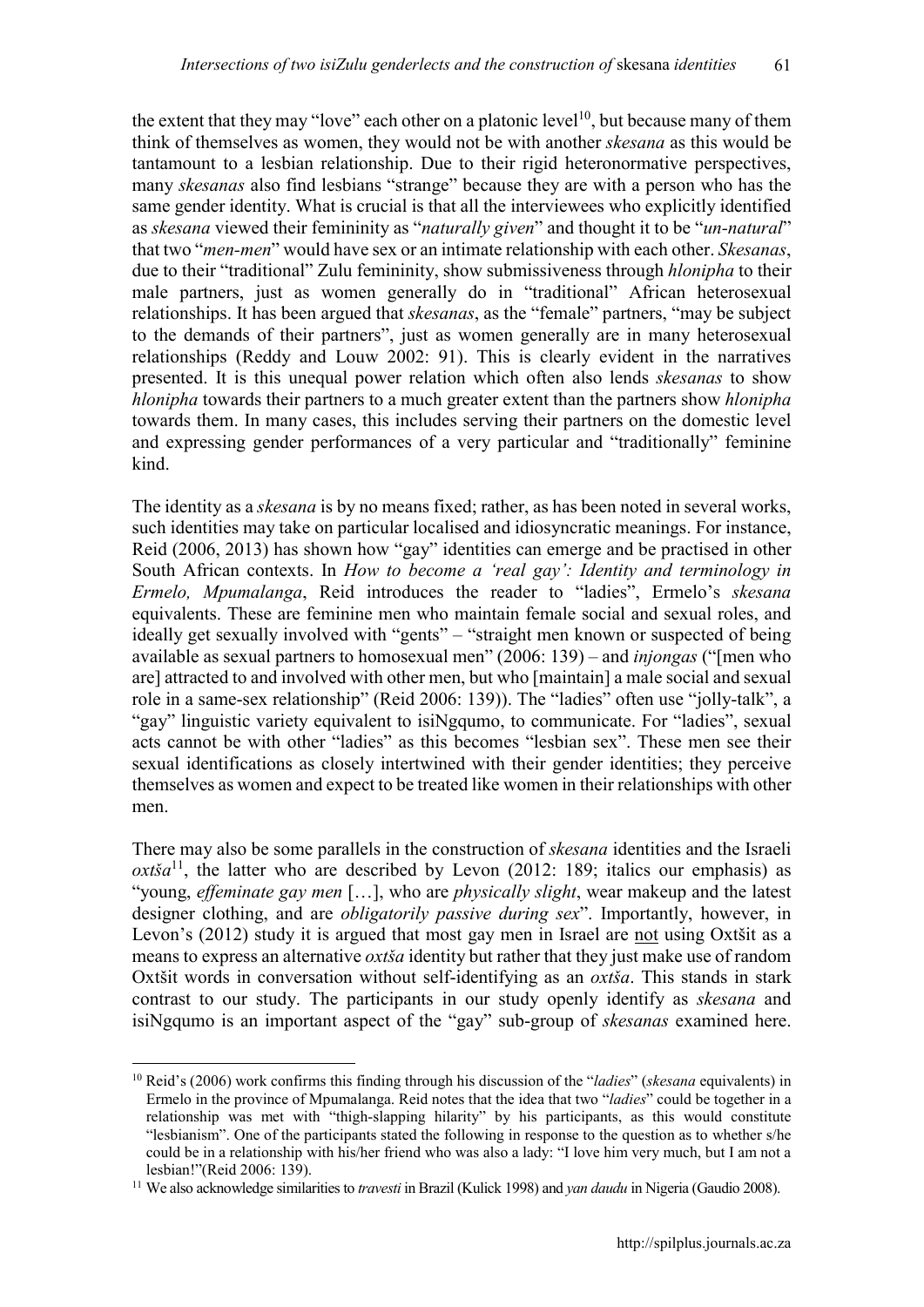This is not to say that all isiNgqumo-speakers are *skesanas* or that all *skesanas* speak isiNgqumo, but it is safe to argue that South African "gay" men who identify as *skesana* know and speak, to some degree, the linguistic variety. While the ability to speak isiNgqumo is not the sole marker of a *skesana* identity, it is still a salient one. The vocabulary of isiNgqumo may also be far more extensive than other gay varieties examined in the literature. In fact, one of our interviewees claimed that isiNgqumo has "*well over 1000 words*", while others described it as a "*full-blown*" language, and still others demanded that it receive the status of the twelfth official South African language (see also Rudwick and Ntuli  $2008$ <sup>12</sup>.

# **7. Conclusion**

While this article does not represent an exhaustive account of the connections between isiNgqumo and isiHlonipho as genderlects, we have illustrated how heteronormativity finds expression in the ways in which some men desiring other men perform their sexualities, as well as the role of language in such expressions. We also hope this initial exposition will generate further research that exposes the Zulu cultural embeddedness of isiHlonipho on isiNgqumo linguistic practices, thus offering greater insight into these issues. Finally, it is important to understand how processes of identification are trapped in processes of power. Through understanding identification as intersectional and non-static, we begin to see ways in which historical acts find reinscription in current performances of identification, and are thus able to trouble heteronormativity in more meaningful ways.

From our research study, it is clear that isiNgqumo linguistic practices among the *skesana* men interviewed are highly gendered, with *hlonipha* playing quite a major role in the ways in which the men perceive themselves, how they relate to their partners, and how they perform gender in general. At a cursory glance, the fluidity represented by the *skesana* identities, in terms of debunking the gender category, is quite profound, not least due to what appears to be an evolved understanding of gender from these men. However, deeper scrutiny of their gender and sexual identification performances suggests a troubling irony: these men construct their identifications along very fixed gender binary lines (male/female) informed by heteronormativity. This not only highlights the dominance of patriarchy in a transformed, "equal" post-apartheid South Africa, but also highlights the extent to which fixed binary systems inform gender practices.

# **References**

Baker, P. 2002. *Polari: The lost language of gay men*. London/New York: Routledge.

Boellstorff, T. 2004. 'Authentic, of course': Gay language in Indonesia and cultures of belonging. In W.L. Leap and T. Boellstorff (Eds.) *Speaking in queer tongues*. Urbana/Chicago: University of Illinois. pp. 181-201.

Bucholtz, M. and K. Hall. 2004. Language and identity. In A. Duranti (Ed.) *A companion to linguistic anthropology*. Malden and Oxford: Blackwell Publishing. pp. 369-394.

Butler, J. 1993. Critically queer. *GLQ: A Journal of Lesbian and Gay Studies* 1(1): 17-32.

<sup>&</sup>lt;sup>12</sup> South Africa has 11 official languages, namely Zulu, Xhosa, Sotho, Northern Sotho, Tswana, Swati, Ndebele, Venda, English, Afrikaans and Tsonga.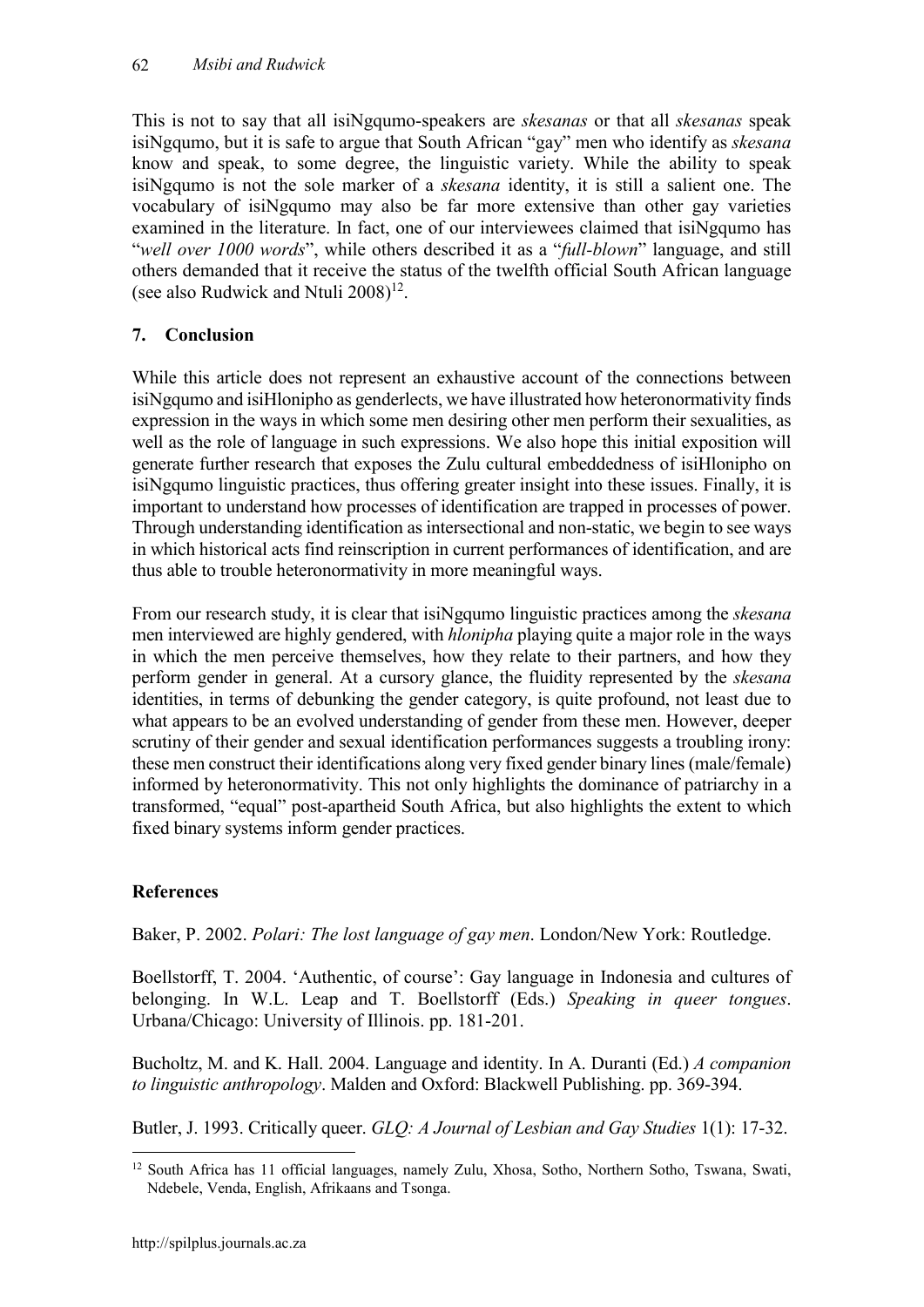Butler, J. 1988. Performative acts and gender constitution: An essay in phenomenology and feminist theory. *Theatre Journal* 40(4): 519-531.

Cage, K. 2003. *Gayle: The language of kinks and queens: A history and dictionary of gay language in South Africa.* Johannesburg: Jacana Press.

Epprecht, M. 2013. *Hungochani: A history of dissident sexuality is southern Africa* (2nd edition). Montreal: McGill-Queen's University Press.

Finlayson, R. 2002. Women's language of respect: 'Isihlonipho sabafazi'. In R. Mesthrie (Ed.) *Language in South Africa*. Cambridge: Cambridge University Press. pp. 279-296.

Gaudio, R. 2008. Out on video: Gender, language and new public spheres in Islamic northern Nigeria. In B.S. McElhinny (Ed.) *Words, worlds, and material girls: Language, gender, globalization.* Berlin: Mouton de Gruyter. pp. 237-286.

Gunkel, H. 2010. *The cultural politics of female sexuality in South Africa.* New York: Routledge.

Hanong Thetela, P. 2002. Sex discourses and gender constructions in Southern Sotho: a case study of police interviews of rape/sexual assault victims. *South African Linguistics and Applied Language Studies* 20(3): 177-189.

Herbert, R. 1990. 'Hlonipha' and the ambiguous woman. *Anthropos* 85: 455-473.

Holmes, J and M. Meyerhoff. 2005. Different voices, different views: An introduction to current research on language and gender. In J. Holmes and M. Meyerhoff (Eds.) *The handbook of language and gender*. Oxford: Blackwell. pp. 1-18.

Kulick, D. 1998. Fe/male trouble: The unsettling place of lesbians in the self-images of Brazilian travesti prostitutes. *Sexualities* 1(3): 299-312.

Lakoff, R. 1975. *Language and woman's place.* New York: Harper & Row.

Leap, W.L. 2004. Language, belonging and (homo)sexual citizenship in Cape Town, South Africa. In W.L. Leap and T. Boellstorff (Eds.) *Speaking in queer tongues: Globalization and gay language*. Illinois: University of Illinois Press. pp. 134-162.

Levon, E. 2012. The voice of others: Identity, alterity and gender normativity among gay men in Israel. *Language in Society* 41: 178-211.

McLean, H. and L. Ngcobo. 1995. 'Abangibhamayo bathi ngimnandi' (Those who fuck me say I'm tasty): Gay sexuality in Reef townships. In M. Gevisser and E. Cameron (Eds.) *Defiant desire: Gay and lesbian lives in South Africa*. New York/London: Routledge. pp. 158-185.

Moodie T.D., V. Ndatshe and B. Sibuyi. 1988. Migracy and male sexuality in the South African gold mines*. Journal of South African Studies* 14(2): 228-256.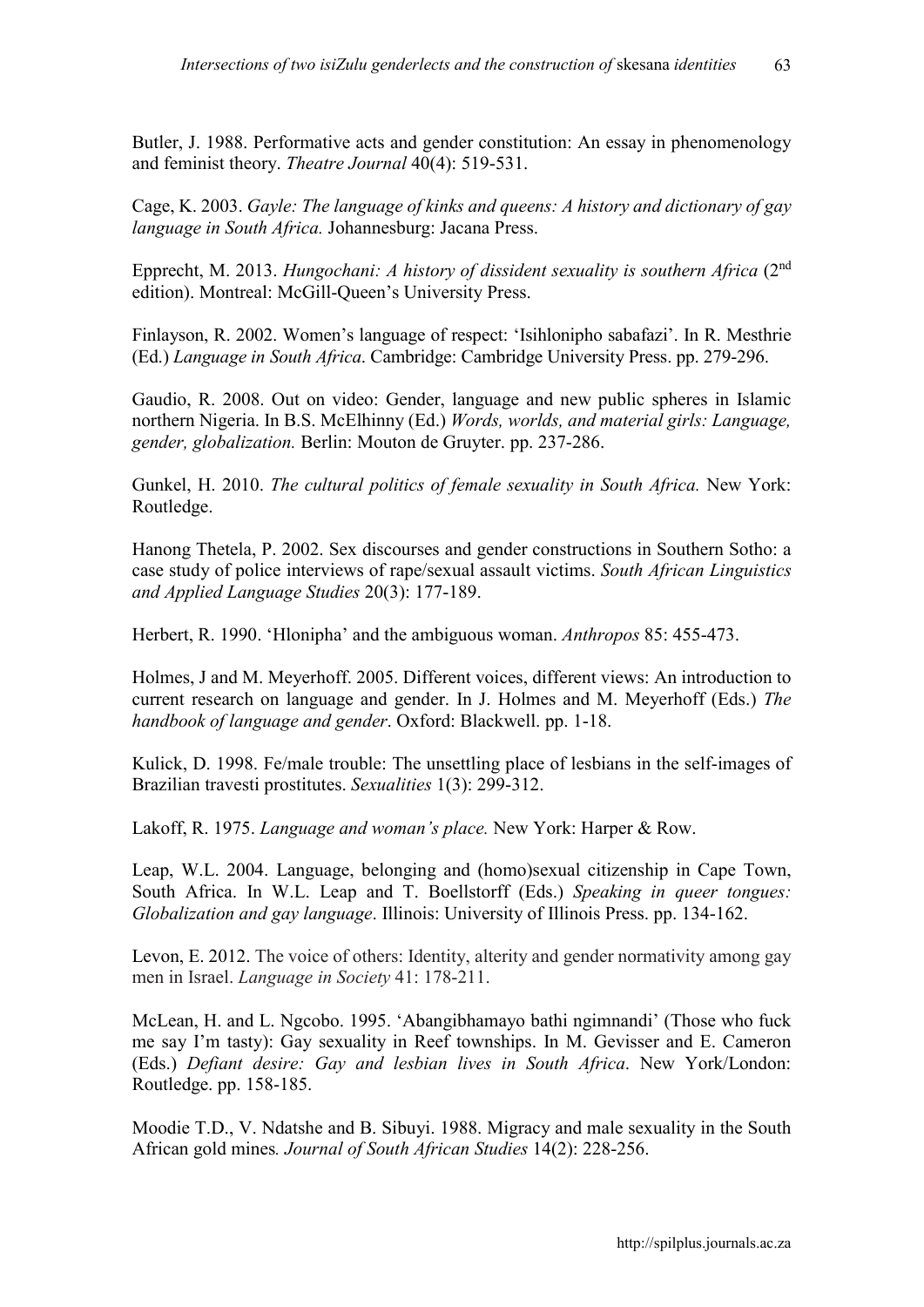Motschenbacher, H. 2007. Can the term 'genderlect' be saved? A postmodernist redefinition. *Gender and Language* 1(2): 255-278.

Msibi, T. 2013. Homophobic language and linguistic resistance in KwaZulu-Natal, South Africa. In L.L Atanga, S.E. Ellece, L. Litosseliti and J. Sunderland (Eds.) *Gender and language in sub-Saharan Africa*. Amsterdam/Philadelphia: John Benjamins. pp. 253-274.

Murray, S.O. 2000. *Homosexualities*. Chicago: University of Chicago Press.

Ntuli, N. 2009. IsiNgqumo: Exploring Origins, Growth and Sociolinguistics of an Nguni Urban-Township Homosexual Sub-Culture. Unpublished MA thesis, University of KwaZulu-Natal.

Potgieter, C. 2006. Masculine bodies, feminine symbols: Challenging gendered identities or compulsory femininity. *Agenda* 20(67): 116-127.

Raum, O.F. 1973. *The social functions of avoidances and taboos among the Zulu.* Berlin: Mouton de Gruyter.

Reddy, V. and R. Louw. 2002. Black and gay: Perceptions and interventions around HIV in Durban. *Agenda* 17(53): 89-95.

Reid, G. 2006. How to become a 'real gay': Identity and terminology in Ermelo, Mpumalanga. *Agenda* 20(67): 137-145.

Reid, G. 2013. *How to be a real gay: Gay identities in small-town South Africa*. Pietermaritzburg: UKZN Press.

Rudwick, S. 2011. Defying a myth: A gay sub-culture in contemporary South Africa. *Nordic Journal of African Studies* 20(2): 90-111.

Rudwick, S. 2013. Gendered linguistic choices among isiZulu-speaking women in contemporary South Africa. In L.L Atanga, S.E. Ellece, L. Litosseliti and J. Sunderland (Eds.) *Gender and language in sub-Saharan Africa*. Amsterdam/Philadelphia: John Benjamins. pp. 233-251.

Rudwick, S. and N. Ntuli. 2008. IsiNgqumo: Introducing a gay Black South African linguistic variety. *Linguistics and Applied Language Studies* 26(4): 445-456.

Rudwick, S. and M. Shange. 2006. Sociolinguistic oppression or expression of 'Zuluness'? 'IsiHlonipho' among isiZulu-speaking females. *South African Linguistics and Applied Language Studies* 24(4): 473-482.

Sigamoney, V. and M. Epprecht. 2013. Meanings of homosexuality, same-sex sexuality, and African-ness in two South African townships: An evidence-based approach for rethinking same-sex prejudice. *African Studies Review* 56(2): 83-107.

Tannen, D. 1990. *You just don't understand: Women and men in conversation.* London: Virago.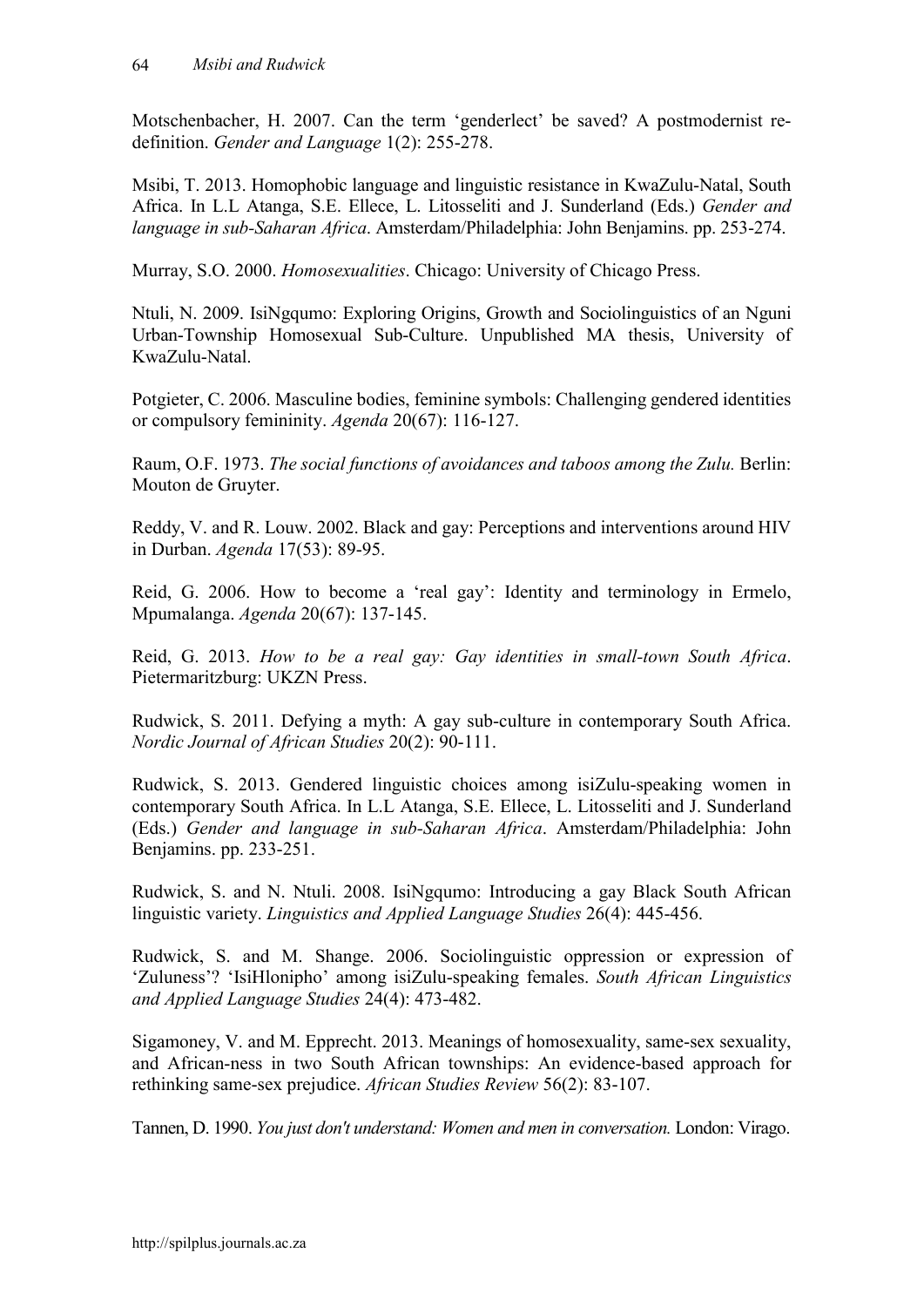Youdell, D.C. 2000. Schooling Identities: An Ethnography of the Constitution of Pupil Identities. Unpublished PhD thesis. University of London.

Youdell, D.C. 2005. Sex-gender-sexuality: How sex, gender and sexuality constellations are constituted in secondary schools. *Gender and Education* 17(3): 249-270.

Youdell, D.C. 2006. *Impossible bodies, impossible selves: Exclusions and student subjectivities.* Dordrecht: Springer.

Zungu, P.J. 1985. *A study of Hlonipha terms amongst Zulu.* Essay submitted to the Department of Zulu, University of Natal, Durban.

# **Appendix: List of isiNgqumo words**

- 1. *abajuketi* students
- 2. *affair* the township "gay" word for "relationship"
- 3. *amafezela* straight men
- 4. *amaqaphelo* eyes
- 5. *ayine* fuck
- 6. *bhadlaza*  to buy
- 7. *gweni* darling
- 8. *imalasi* dog
- 9. *imbakhla* Indian person
- 10. *imbhamo* food
- 11. *imbube* those who switch between playing penetrative and receptive roles in homosexual sex; a certain type of traditional music
- 12.  $imfazo war$
- 13. *imju/inju* father
- 14. *injonga* those who play the active, penetrative (butch or top) role in homosexual sex
- 15. *iqenge*  boyfriend
- 16. *isichibi* beer
- 17. *isichibi*/*inketshezi*  drink about to be finished
- 18. *isidudula*  fat person; car
- 19. *isifico*  medicine
- 20.  $isigeqo a$  drink
- 21. *isitabane* hermaphrodite; someone who is gay
- 22. *isitende*  a home
- 23. *izimbovu* women
- 24. *izimvakazi* clothes
- 25. *kehlo* a marriage ceremony between men in migrant labour hostels
- 26. *mandlwana* "housie-housie"
- 27. *mantshingelane* guard
- 28. *morabaraba* a boardgame similar to draughts and played with bottle tops
- 29. *mthetho* the set of rules governing relationships between men in migrant labour hostels
- 30. *Nozitshwaxa*  God
- 31. *obhabsi basethi* the sandwiches are here
- 32. *obhovu* girl
- 33. *opheni* money (comes from Eng. *penny*)
- 34. *panga* a homemade township axe